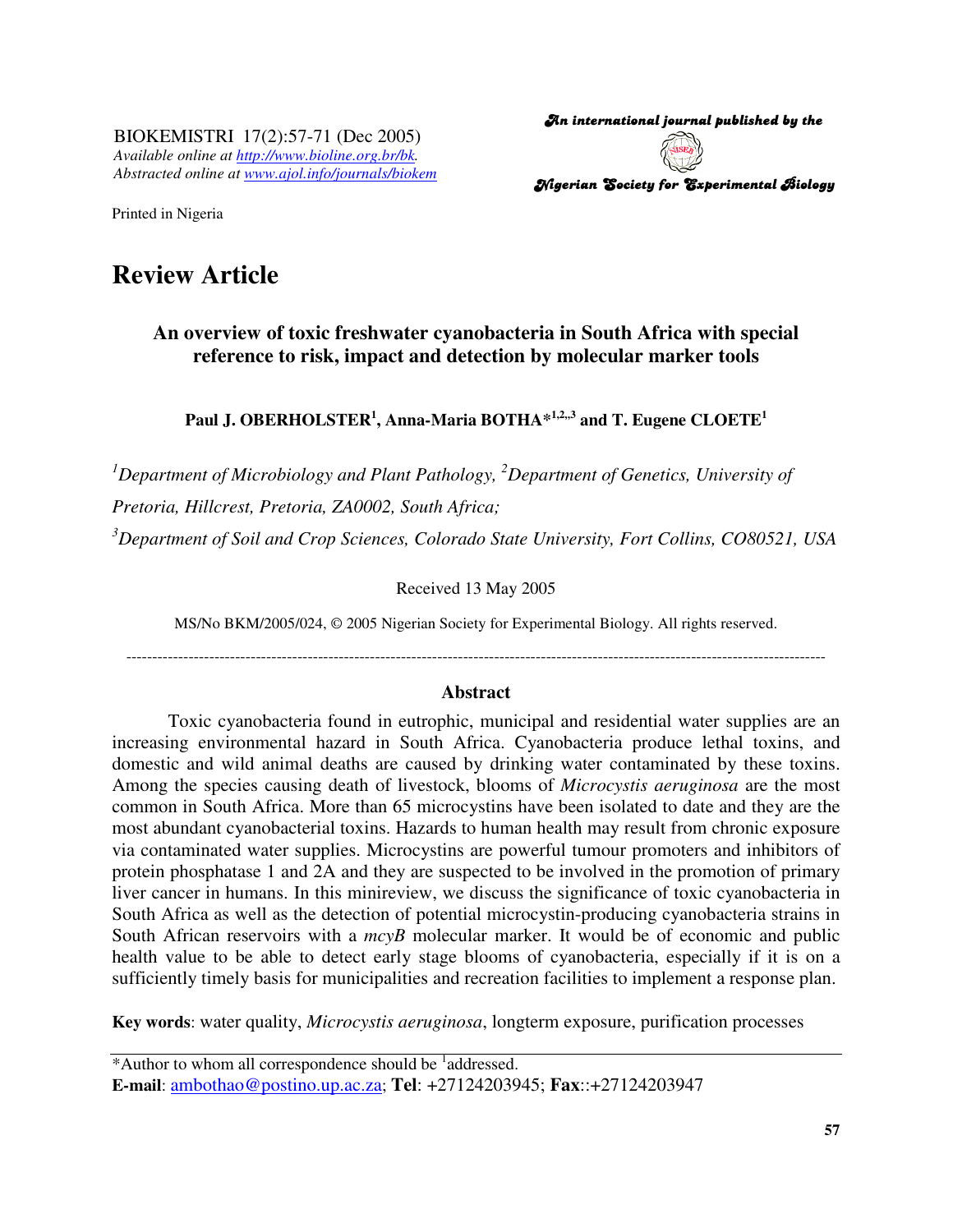### **Introduction**

Southern Africa is generally an arid to semi-arid region, with an average rainfall of a little under 500 mm per annum. There are practically no freshwater lakes in South Africa; exploitable water supplies are therefore confined to rivers, artificial lakes behind dams, and groundwater. The total runoff from South Africa is estimated at 53 500 million  $m<sup>3</sup>$  per annum, of which about 33 000 million  $m<sup>3</sup>$  could practically be exploited. The many demands for water, and the erratic flow of most South African rivers, have led to the creation of artificial lakes, i.e. impoundments on all the major rivers, in order to stabilize flow and therefore guarantee annual water supply. The total capacity of state impoundments amounts to more than 50 per cent of South Africa's total average annual river runoff<sup>1</sup>.

Urban complexes in Gauteng especially Pretoria and Johannesburg, generate large amounts of sewage, which even if treated give rise to effluents that are high in salts, phosphates and nitrates. When effluents containing high levels of nutrients reach artificial lakes, they stimulate growth of algae including cyanobacteria leading to accelerated eutrophication, disturbances of relationships among organisms, biodiversity and levels of oxygen concentrations. Extensive growth of cyanobacteria in compound reservoirs can create severe problems in the maintenance of water supplies and in meeting the ever-increasing demand for potable water $^{2,3}$ .

Large cyanobacteria blooms may rapidly clog not only the fine sand filters but even the primary coarse fast filters of water treatment plants. Secondly, cyanobacteria may release substances in the water that are harmful or toxic, which cause unnatural colouration of the raw water or which add an objectionable odour or taste to drinking water<sup>2</sup>.

## **Cyanobacterial toxins and health effects**

Toxins of cyanobacteria are grouped in two main categories by Carmichael<sup>4</sup> namely, biotoxins and cytotoxins based on the types of bioassays used to screen for their activity. Cytotoxins are detected by mammalian cell lines and biotoxins are assayed with small animals,

e.g. mice or aquatic invertebrates. Because cytotoxins are not highly lethal to animals, and no reports in South Africa have been published indicating they were responsible for livestock deaths in the field, they will not be discussed further. In the toxicity standards, biotoxins are considered supertoxic (Table 1). Biotoxins of cyanobacteria are water-soluble and heat stable and they are released upon aging or lysis of the cells. The primary types of cyanobacterial biotoxins include hepatotoxin (microcystins, nodularins, cylindrospermopsins), neurotoxin (anatoxins, saxitoxins) and dermatotoxins (lyngbyatoxin A, aplysiatoxins, lipopolysaccharides) (Fig. 1).

# **Hepatotoxins**

Hepatotoxins are low molecular weight cyclic peptide toxins that affect the liver and have been the predominant toxins involved in the case of freshwater algae toxicosis.

## *Microcystins and nodularins*

Microcystin are a cyclic heptapeptides with about 65 different isoforms identified, with diverse levels of toxicity<sup>5</sup>. Nodularins are pentapeptides with only four forms been described. The hepatospecificity of these toxins is due to the requirement for uptake by a bile acid transporter. Microcystin and nodularins have been shown to be inhibitors of serine/threonine protein phosphatase 1 and 2A. This inhibition leads to hyperphosphorylation of proteins associated with the cytoskeleton in hepatocytes<sup>6</sup>.

## *Cylindrospermopsins*

Cylindrospermopsins is an alkaloid containing a tricyclic guanidine combined with hydroxymethyl uracyl and is stable to boiling. Studies on the mechanism of action of cylindrospermopsin have shown that in mouse hepatocytes *in vivo* the toxin disrupts protein synthesis<sup>7</sup>. The main target of this toxin is the liver, but unlike the microcystins, it can affect other organs such as the lungs, kidneys, adrenals and intestine<sup>8</sup>. Genotoxic activity is caused by the ability of cylindrospermopsins to induce strand breaks at the DNA level and loss of whole chromosomes 9 .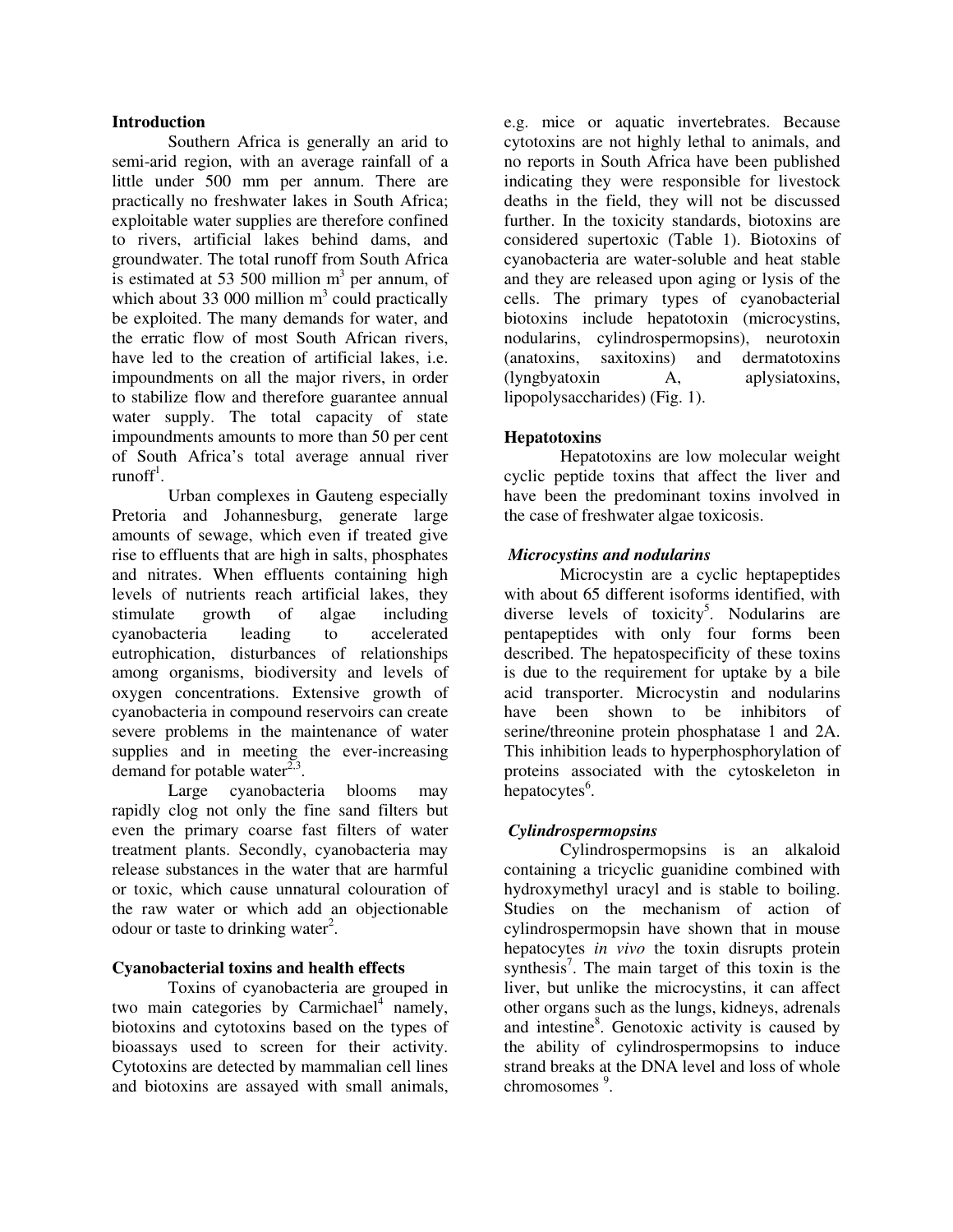| <b>Toxins</b>       | <b>Sources</b>                  | <b>Lethal doses</b> | <b>Reference</b>                      |
|---------------------|---------------------------------|---------------------|---------------------------------------|
|                     |                                 | (LD50)              |                                       |
| Saxitoxin           | Aphanizomenon flos-aquae        | 10                  | Oshima, 1995.98                       |
| Anatoxin- $a(s)$    | Anabaena flos-aquae             | 20                  | Falconer, 1998. <sup>8</sup>          |
| Cobra toxin         | Naja naja                       | 20                  | Bagchi, 1996. <sup>69</sup>           |
| Nodularin           | Nodularia spumigena             | 30                  | Rhinehart et al., 1994. <sup>70</sup> |
| Microcystin-LR      | Microcystis aeruginosa          | 50                  | Rhinehart et al., 1994. <sup>70</sup> |
| Anatoxin-a          | Anabaena flos-aquae             | 200                 | Carmichael, 1992. <sup>10</sup>       |
| <b>Brevetoxin</b>   | Karenia brevis (dinoflagellate) | 500                 | Morohashi et al., 1999. $^{71}$       |
| Ciguatoxin          | <i>Gambierdiscus toxicus</i>    | 0.25                | Bagnis et al., 1980. <sup>72</sup>    |
|                     | (dinoflagellate)                |                     |                                       |
| Cylindrospermopsins | Cylindrospermopsins raciborskii | 2 100               | Ohtani et al., 1992. <sup>73</sup>    |
| Styrchnine          | Strychnos nuxvomica             | 2 0 0 0             | Bagchi, 1996. <sup>69</sup>           |

**Table 1:** Comparison of toxicities of some biological toxins



**Figure 1.** Chemical structures of **A**: microcystins (I) and nodularins (II) (X and Z are variable amino acids,  $R = H$ or CH3), **B**: cylindrospermopsin, **C**: anatoxin-a (I) and homoanatoxin-a (II), **D**: anatoxin-a(s), **E**: PSPs, **F**: lyngbyatoxin A, **G**: lipopolysaccharides  $(LPS)^{54}$ .

#### **Neurotoxins**

The neurotoxins are known to be produced by freshwater cyanobacteria strains include anatoxin-a, anatoxin-a(s) and saxitoxins. Neurotoxins producing death by paralysis of peripheral skeletal muscles, then respiratory muscles leading to respiratory arrest in a few minutes to a few hours following exposure. *Anatoxins*

Anatoxin-a are produced by species and strains of the genera *Anabaena* and *Oscillatoria* and is a secondary amine, 2-acetyl-9 azabicyclo(4.2.1)non-2-ene. This alkaloid, a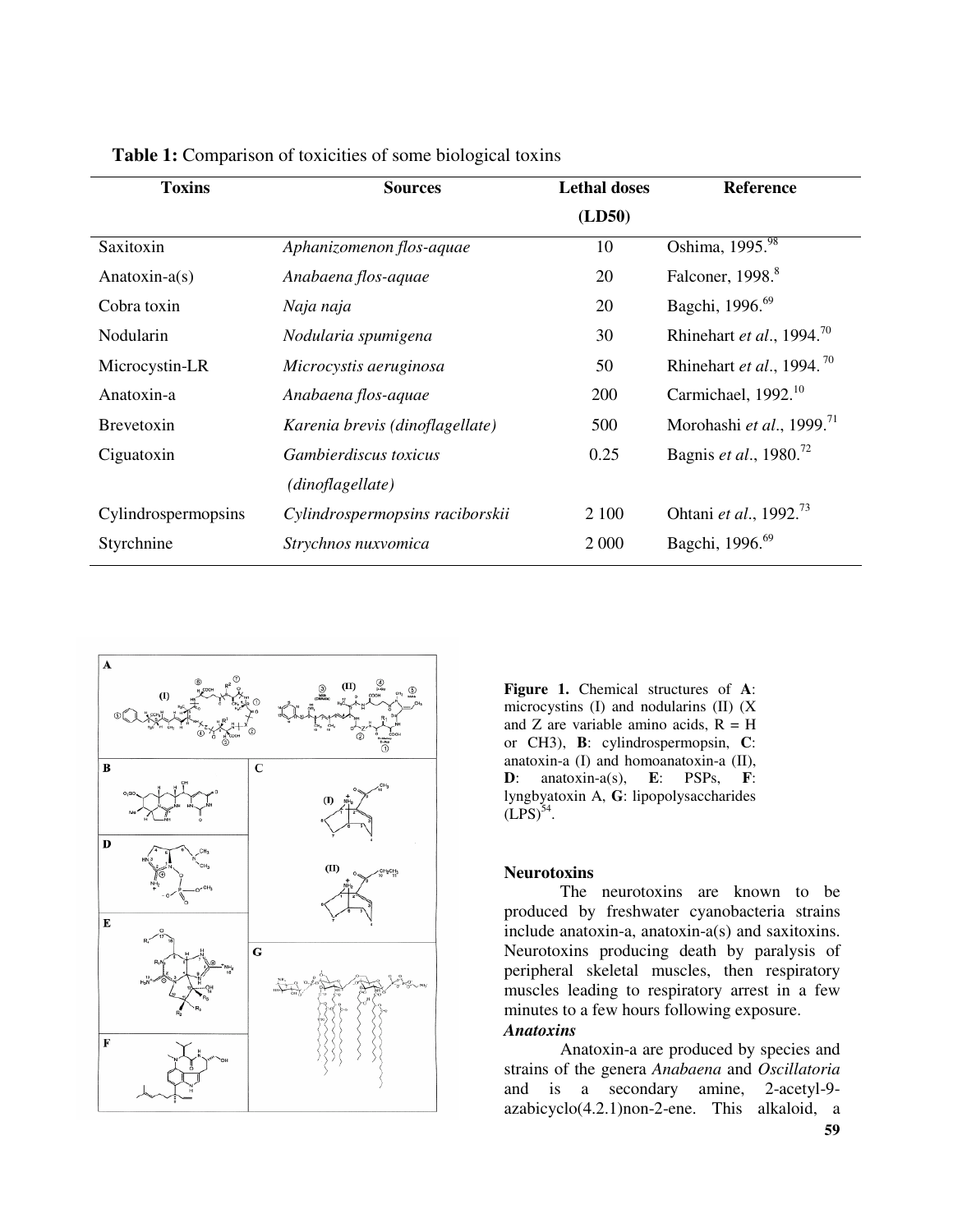structural analogue of cocaine, is a potent postsynaptic cholinergic nicotinic agonist, which causes a depolarizing neuromuscular blockade, followed by fatigue and paralysis<sup>10</sup>.

Anatoxin-a(s) is unrelated to anatoxin-a. Structurally it is a unique N-hydroxyguanidine methyl phosphate ester. It can be called a natural organophosphate because of its ability to irreversibly inhibit acetylcholinesterase, causing the same clinical end result as anatoxin- $a^{10}$ . Blood, lung and muscle acetylcholinesterases are inhibited, whereas retina and brain acetylcholinesterase activities are normal<sup>11</sup>.

# *Saxitoxins*

Saxitoxins or paralytic shellfish poisons are produced by species and strains of freshwater cyanobacteria *Anabaena* and *Aphanizomenon*, but are better known as the products of dinoflagellates, the marine algae responsible for red-tide paralytic shellfish poisoning. The saxitoxins or paralystic shellfish poisons inhibit nerve conduction by blocking sodium channels in axons, thereby preventing the release of acetylcholine at neuromuscular junctions with resultant muscle paralysis. The paralysis of the respiratory muscles leads to the death of animals within a few minutes<sup>12</sup>.

# **Dermatotoxins**

Dermatotoxins lyngbyatoxin A and aplysiatoxin are produced by the cyanobacterium *Lyngbya majuscula*, a marine benthic cyanobacterium with different metabolite constituents in deep and shallow water varieties. While the deep water varieties produce inflammatory substances and tumor promoters, the shallow water forms produce lipophilic substances, malyngamides A, B and C. Clinical signs include skin, eye and respiratory irritation<sup>13</sup>.

#### . **Historical perspective in South Africa**

The genus of most concern for toxinproducing strains is the cosmopolitan *Microcystis*, predominantly *Microcystis aeruginosa*, with other genera being *Oscillatoria*, *Anabaena*, *Aphanizomenon* and *Nodularia* 14,15 . In South Africa almost all cases of animal poisoning have been associated with *Microcystis aeruginosa* 16,17 (Table 2). Early

researchers on the algal flora of South Africa have commented on the ubiquitous nature of Microcystis throughout the country<sup>18,19</sup>. It was around this period (1927) that the first cattle intoxications by *Microcystis* in the Transvaal province were recorded. In agricultural practice, poisoning of farm animals occurs when the animals are prevented from reaching clean water by the specific layout of fences restricting them to shorelines contaminated by cyanobacteria. Because access to drinking water may be the limiting feature of livestock production in arid climates such as those of South Africa or Australia, poisoning episodes have been reported more often from those countries $^{20,21,22}$ . Yearly duration of exposure is also shorter (3-5 months) in countries where the water bloom growth season is shorter, like the United States and Canada compared to those with milder climates such as Australia and South Africa (6- 10 months) $^{23}$ . As far as can be ascertained, cases of poisoning in South Africa have only been described from the former Transvaal (currently Gauteng and Mpumalanga), former Orange Free State (currently Free State)<sup>16,17</sup> and Western Cape provinces<sup>24</sup>. In Gauteng, cyanobacteria poisoning periodically occurs around the Bon Accord and Hartbeespoort Dams 25 . Kellerman *et al*. 25 ranked the plant poisonings and mycotoxicoses occurring in South Africa in order of importance and regarded *Microcystis aeruginosa* poisoning as the fifth most important type of poisoning in the Gauteng Province, and the tenth most important in Mpumalanga.

# **Chronic studies of cyanotoxins; implications for humans**

Where climate and other environmental factors permit, there may be continuous water blooms of toxic cyanobacteria in drinking water reservoirs and other surface water supplies (Table 3). The dominance of cyanobacteria may be due to their low need for uptake of nutrients during the benthic life phase and overwintering<sup>26</sup> or additionally, buoyancy control enables them to outcompete other algal species for light and nutrients<sup>27</sup>. While water supply authorities often control these blooms, the conventional method of algicide treatment lyses the organisms, releasing toxic cell contents into the water. The chronic administration of *Microcystis*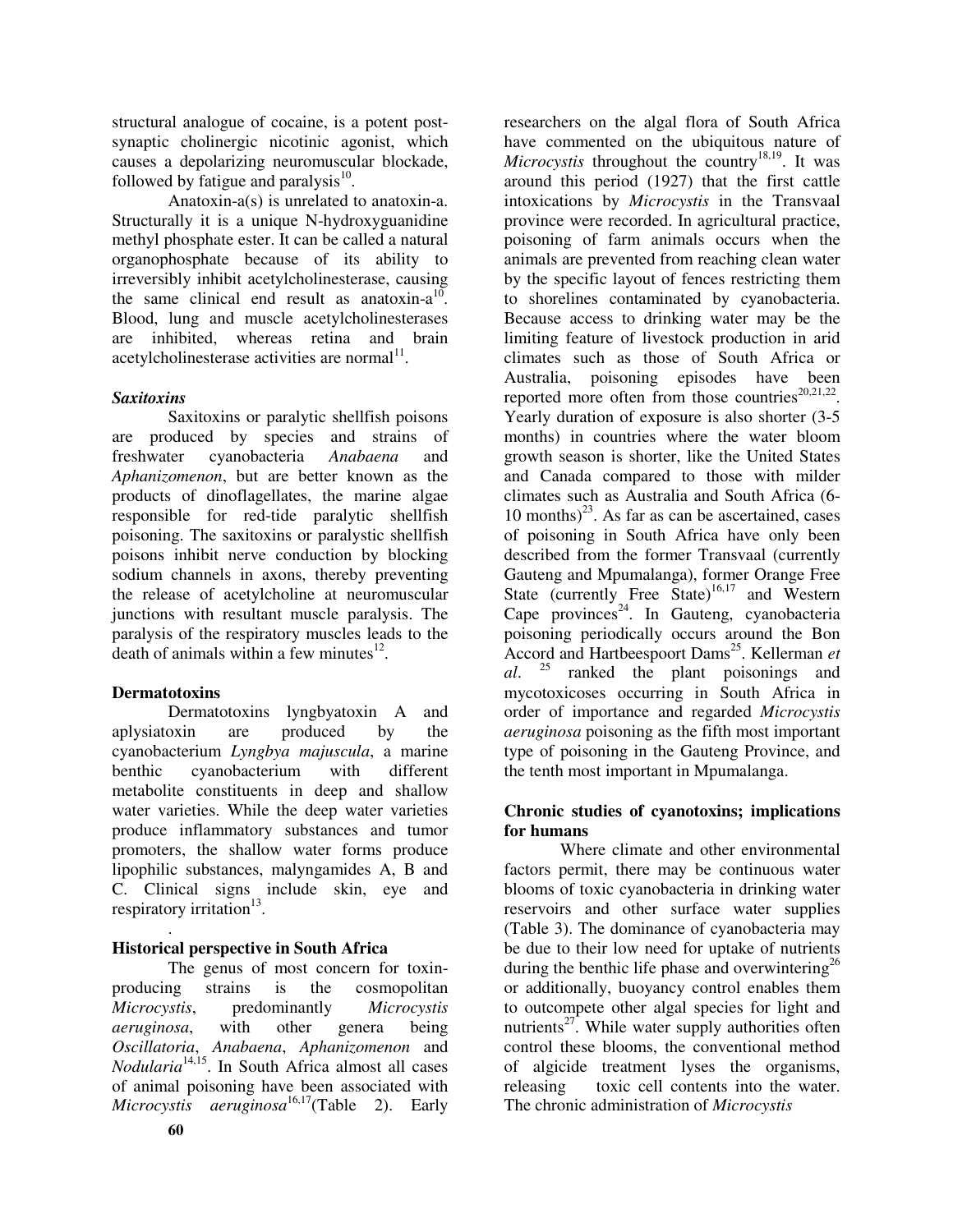**Table 2:** Some reported animal poisoning incidents related to cyanobacterial blooms in South Africa

|       | Cases attributed to cyanoloxius in faw urinking water                                  |
|-------|----------------------------------------------------------------------------------------|
| Date  | <b>Description</b>                                                                     |
| 1913- | Location; Free State and Southeast Transvaal. Affected animals; Thousands of           |
| 1943  | livestock (horses, sheep, cattle and rabbits); Symptoms and findings; liver            |
|       | damage, photosensitivity Organism; Microsystis toxica (=aeruginosa) <sup>21,74</sup> . |
| 1973- | Location; Hartbeespoort Dam. Affected animals; cattle deaths, Symptoms and             |
| 1974  | findings; microcystin poisoning Organism; Microcystis aeruginosa <sup>15</sup> .       |
| 1979  | Location; Klipvoor Dam. Affected animals; Death of 3 White Rhinoceroses                |
|       | (Ceratotherium simum). Symptoms and findings; Necrosis of the liver.                   |
|       | Organism; Microcystis aeruginosa <sup>76</sup> .                                       |
| 1980  | Location; Vaal Dam. Affected animal; Cattle deaths Symptoms and findings;              |
|       | Microcystis poisoning Organism; Microcystis aeruginosa <sup>77</sup> .                 |
| 1984  | Location; Willem Pretorius Game Reserve (Free State). Affected animals;                |
|       | Death of several Black Wildebeest (Connochaetes gnou) Symptoms and                     |
|       | findings; Microcystis poisoning, Organism; Microcystis aeruginosa <sup>76</sup> .      |
| 1987  | Location; Eastern Transvaal. Affected animal; Death of 47 cattle. Symptoms             |
|       | and findings; Microcystin poisoning Organism; Microcystis aeruginosa <sup>17</sup>     |
| 1989  | Location; Bloemhof Dam, Sandveld Nature Reserve (Free State). Affected                 |
|       | animals; Seven Giraffe deaths Symptoms and findings; Microcystin poisoning             |
|       | Organism; Microcystis aeruginosa <sup>78</sup> .                                       |
| 1989  | Location; Klipdrif Dam. Affected animals; Livestock Symptoms and findings;             |
|       | Microcystis poisoning Organism; Microcystis aeruginosa <sup>79</sup> .                 |
| 1994  | Location; Zeekoevlei. Affected animal; Bull terrier bitch Symptoms and                 |
|       | findings; Hepatic necrosis, first reported incident of nodularin in South Africa.      |
|       | Organism; Nodularia spumigena <sup>15</sup> .                                          |
| 1994  | Location; Paarl, Western Cape. Affected animals; Death of 11 sheep and                 |
|       | induced-photosensitivity in a further 20 animals Symptoms and findings;                |
|       | Hepatotoxin, microcystin-LR Organism; Microcystis aeruginosa <sup>24</sup> .           |
| 1996  | Location; Tsitsikamma-Kareedouw district, South Cape. Affected animals;                |
|       | Death of 290 dairy livestock and induced-photosensitivity in a further 70              |
|       | Symptoms and findings; Microcystin poisoning Organism; Anabaena spp. and               |
|       | Oscillatoria spp. <sup>80</sup> .                                                      |
| 1998  | Location; Erfenis Dam, Free State Affected animals; Death of livestock                 |
|       | Symptoms and findings; Neurotoxicosis Organism; Anabaena spp. <sup>81</sup> .          |
| 2000  | Location; Orange River.<br>Affected animals; Fish kills along the rivier               |
|       | Symptoms and findings; First reported incident of Cylindrospermopsis                   |
|       | raciborskii in South Africa.<br>Organism; Cylindrospermopsis raciborskii,              |
|       | Anabaena sp., Oscillatoria sp. <sup>82</sup> .                                         |

**Cases attributed to cyanotoxins in raw drinking water**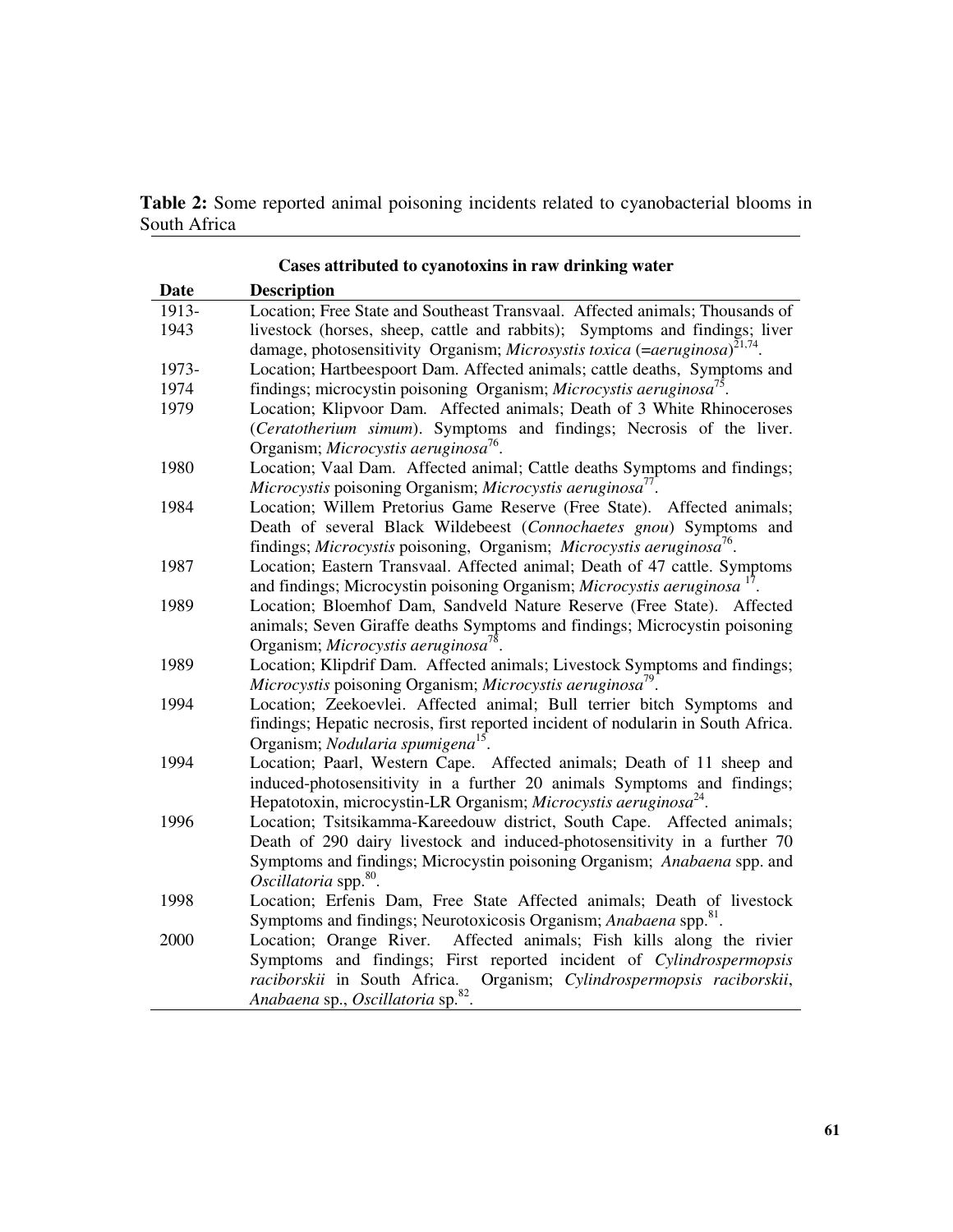extract in the drinking water of mice resulted in increased mortality, particularly in male mice, together with chronic active liver injury. The deaths were largely due to endemic bronchopneumonia, indicating an impairment of disease resistance. Only six tumors were seen in the 430 mice killed at intervals up to 57 weeks of age; however, four of the six tumors were in females that ingested the highest *Microcystis* concentration 23 .

This result led to an investigation of the tumor-promoting activity of orally administered *Microcystis* in mice that had dimethylbenzanthracene applied to their skin. Results of these trials showed that there were significant increases in the growth of skin papillomas in mice given *Microcystis* but not *Anabaena* to drink 28 . The finding that microcystin activated phosphorylase A preceded studies showing that microcystin-LR, - YR, and -RR, and nodularin are potent inhibitors of protein phosphatases type 1 and type  $2A^{29}$ . This inhibition leads to hyperphosphorylation of proteins associated with the cytoskeleton in hepatocytes. The rapid loss of the sinusoidal architecture and attachment to one another leads to the accumulation of blood in the liver, and death most often results from hemorrhagic shock. These experiments clearly indicate that microcystin are a health threat in drinking water supplies $^{10}$ .

# **Removal of** *Microcystis* **toxins in water purification processes**

Hoffman 30 demonstrated that dissolved substances like microcystin deriving from *Microcystis aeruginosa* samples of the Hartbeespoort Dam were not removed to below 'active levels' by conventional water treatment like flocculation, sedimentation, rapid sand filtration and chlorination. These findings are in accordance with results presented by James and Fawell<sup>31</sup> and Rositano and Nicholson<sup>32</sup> that flocculation was effective in removing cells, but not in eliminating free microcystins and other extra-cellular secondary metabolites which remained constant after flocculation with aluminium sulphate<sup>33,34</sup> or ferric chloride<sup>35</sup>. In another study Pietsch *et al*. 36 reported that flocculation and filtration resulted in an increase of extracellar toxin after experiments with

*Microcystis aeruginosa* and *Planktothrix rubescens*. The researchers suggested turbulences in pipes and pressure gradients in the filter as reasons for the increase of the toxin level. The efficacy of chlorine (0.5 mg/l) to eliminate microcystin is also doubtful<sup>37</sup>. Water treatment studies conducted at the laboratory and pilot plant-scale have concluded that granular activated carbon filtration is effective in removing the cyanobacterial toxins from water<sup>38,39</sup>. This treatment add considerably to the expenses of water treatment and only a few purification water treatment plants in South Africa is equipped with granular activated carbon systems, the rest make use of conventional water treatment practices that remove live cyanobacterial cells and debris but not biotoxins in solution. In rural areas the choice of water supply may be limited, depending on the stage of development of the country. Similarly, in urban areas if the reticulated drinking water is of doubtful quality, the only choice may be bottled water, which is financially out of reach for the poorer majority of the population. Thus, the potential for injury from cyanobacteria toxins in water supplies will to some extent depend on the level of development of the country and to some extent on the socio-economic status of the family<sup>40</sup>.

Survey analysis of utility waters in the United States and Canada were confirmed to contain microcystin during the sampling period of June 1996 to January 1998. Of the 677 samples collected, 539 (80 percent) were positive for microcystin when tested using ELISA. Of the positive samples, 4.3 percent were higher than the WHO drinking water guideline levels of 1µg/L. Only two of the plant outlet samples submitted exceeded the 1-µg/L WHO drinking water guideline. This indicates that, although almost all water treatment plants had adequate procedure to reduce microcystin to safe levels in the finished water during the test period, the majority of source waters with cyanobacteria do contain microcystin<sup>23</sup>. Surveys of different cyanobacterial blooms for given geographical areas have shown that the frequencies of toxic cyanobacterial blooms in raw water ranged from 22 to 95%<sup>5</sup>. For example, the frequency is an average of 74% for some Mediterranean countries including Portugal,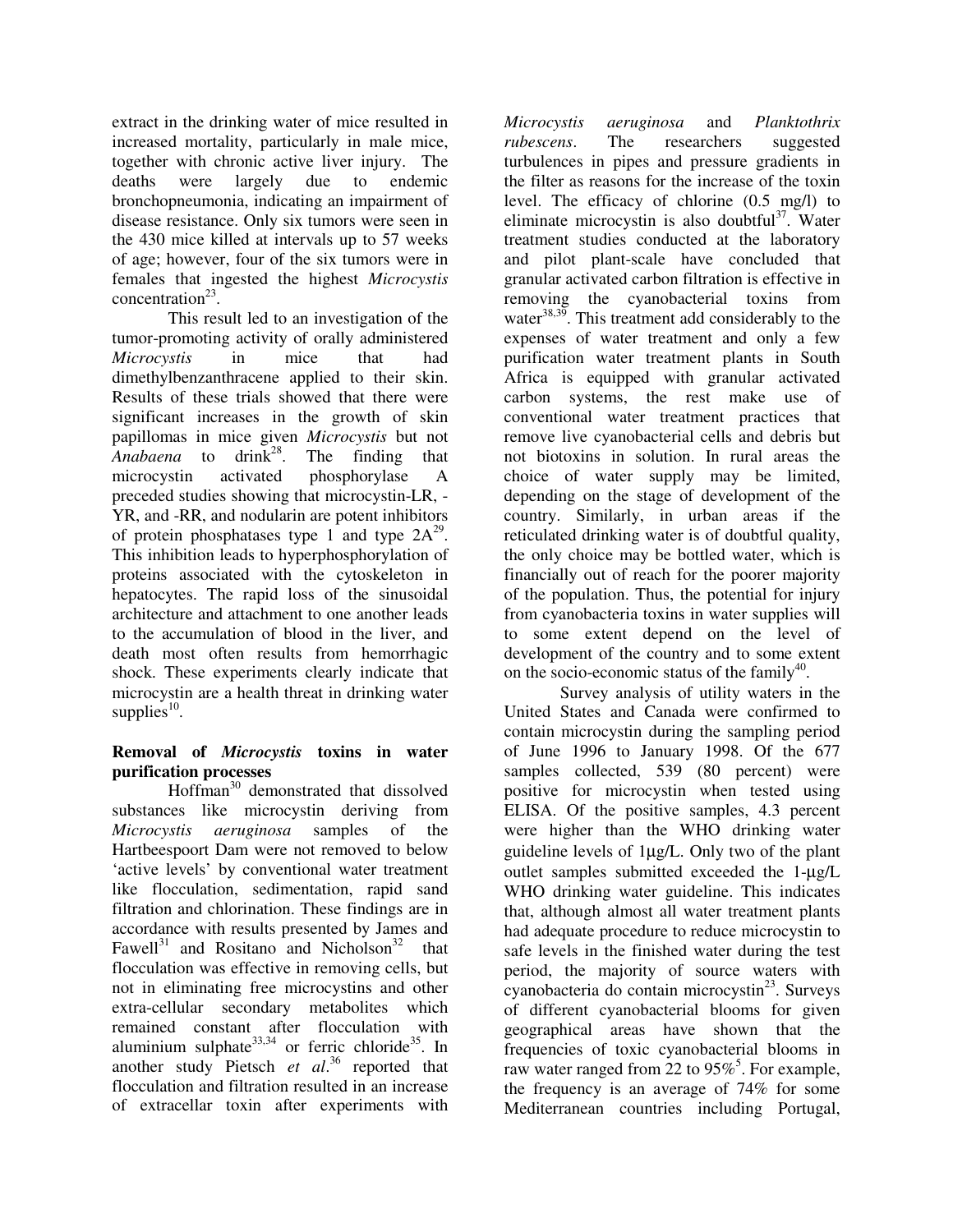France (Brittany) and Greece<sup>41,42,43</sup>. The screening of cyanobacterium strains isolated from rice fields, irrigation and drainage water canals in the Nile Delta in Egypt showed that 23% of these isolates were found as active producers of microcystins with an amount of more than <sup>44</sup>. A survey of cyanobacterial water blooms carried out from 2000 to 2004 in South Africa reservoirs confirmed an average frequency of 95% toxicity in field samples tested by the ELISA method<sup>45</sup>(Table  $\overline{3}$ ).

## **Human health risks of long-term exposure to low levels of microcystin**

Little information is available on the effects of long-term exposure to low levels of microcystin toxins in humans. We know that in experiments performed on a time-scale of minutes or hours, microcystin has obvious effects on the functions of plant and animal cells at concentrations as low as 3-10 nM that is equivalent to 3-10 µg for an adult female liver. In cells that take up microcystin freely, the maximum effects are visible at concentrations of around 1µM, the point at which all of the cellular PP1 and PP2A is saturated with toxin. This means that approximately 1 mg (equivalent to drinking two liters of water per day at 32 µg/L microcystin over two weeks) would bind all of the PP1 and PP2A in an adult female human liver, provided that the PP-microcystin complexes were stable<sup>46</sup>. However most of the available data about uptake and turnover of microcystins has been obtained from experiments carried out with rodents. In this regard, it should be noted that PP1 and PP2A from mice and humans amino acid sequences are 100 percent identical 47 . In the case of mice low doses of microsystin cause progressive changes in liver tissue over time, including chronic inflammation, focal degeneration of hepatocytes and the accumulation of metabolites such as bilirubin in the blood, and tend to increase mortality 48 . In South Africa, liver damage and death of vervet monkeys has occurred following toxic *Microcystis* administration with signs of poisoning similar to those observed in live stock and mice<sup>49</sup>. These demonstrations of the susceptibility of primates to cyanobacterial poisoning are consistent with the results of an

epidemiological study of a human population of the city of Armidale, New South Wales, Australia, which obtains its drinking water from the Malpas Dam reservoir. A clear pattern of admission of patients to the local hospital with liver complaints was identified which coincided with the seasonal production of a hepatotoxic *Microcystis aeruginosa* bloom in the reservoir. This correlation was confined to patients who had taken their drinking water from the Malpas Dam<sup>50</sup>.

Yu<sup>51</sup> in 1995 reported that the incidence of liver cancer is significantly higher for populations using cyanobacteria-infested surface water than those drinking groundwater in China. In Shanghai and its nearby regions where epidemiological studies showed that increased incidence of primary liver cancer is related to the consumption of microcystin contaminated water, the concentrations of microcystins in samples of pond-ditch water were within the range of 0.09-0.46 µg/l 52 . However, Zegura *et al*. 53 showed that microcystin-LR induced oxidative DNA damage in HepG2 human cells at low concentrations  $(0.01\mu g/ml)$  and this might be a mechanism by which chronic exposure to low concentrations of mycrocistins contribute to increase the risk for liver cancer development. A recent study in mice has shown that *Microcystis aeruginosa* extract provided in drinking water increased the area of aberrant crypt foci in the colon, suggestive that microcystins promote preneoplastic colonic lesions<sup>55</sup>.

# **Monitoring toxigenicity of cyanobacterial strains by molecular assay**

Monitoring the quality of water destined to public supply includes identification of potentially toxic cyanobacteria and their population density. Identification of such microorganisms based on morphological features only, though widespread, has proven problematic, mainly for the genus *Microcystis*, due to its extensive phenotypic plasticity<sup>56</sup>. Identification of a cyanobacterial genus by microscopic morphology or molecular analysis does not indicate the potential for toxin production. Different strains of one species can be morphologically identical but differ in toxigenicity. *Microcystis aeruginosa* for example has both toxic and nontoxic strains<sup>57</sup>.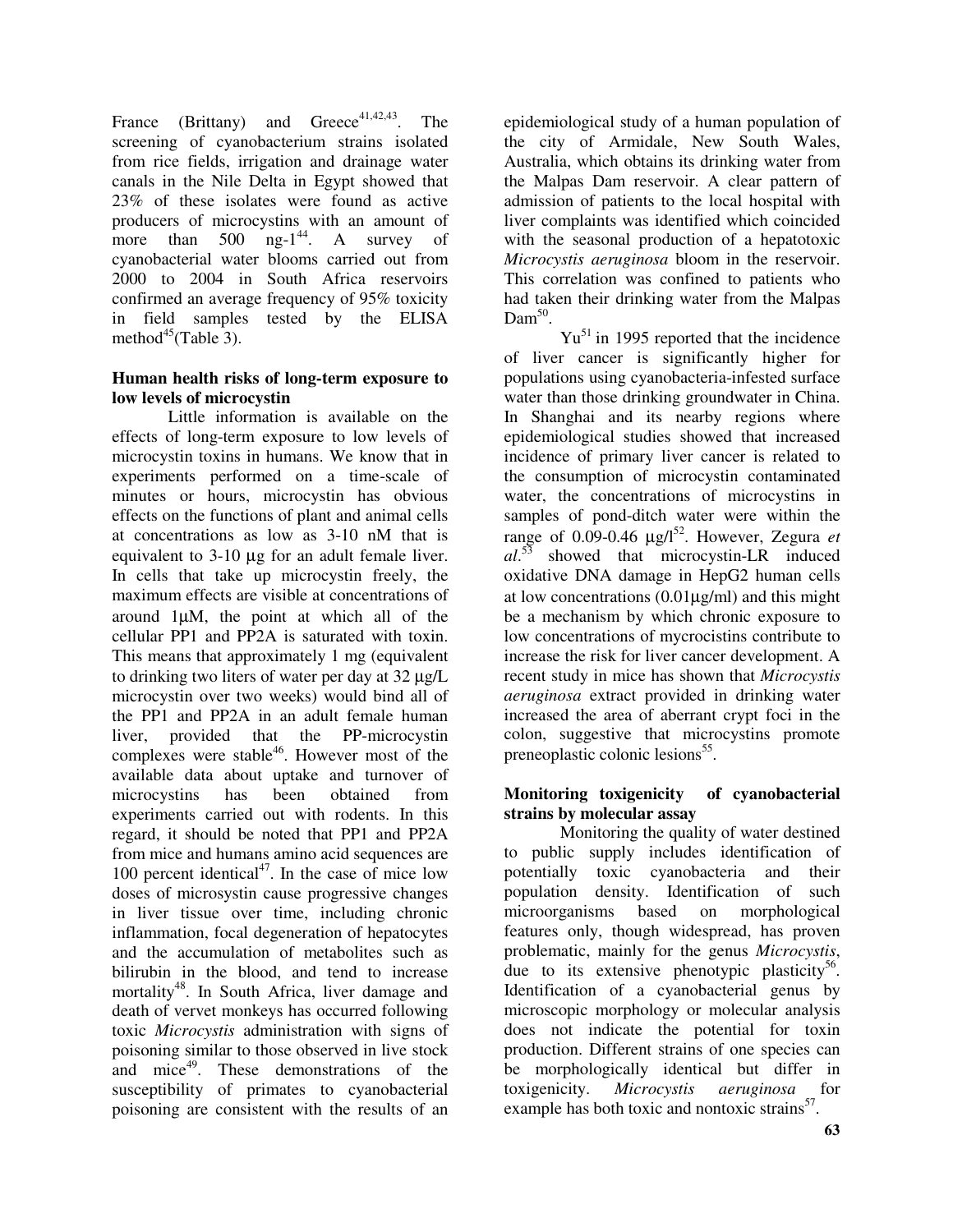**Table 3**. Acute intoxications of humans from cyanobacteria

# **Cases attributed to cyanotoxins in drinking water**

|      | <b>Report</b>                                                                                                                                                                                                                                                                                                                                                                                                                                                                   |
|------|---------------------------------------------------------------------------------------------------------------------------------------------------------------------------------------------------------------------------------------------------------------------------------------------------------------------------------------------------------------------------------------------------------------------------------------------------------------------------------|
| Year |                                                                                                                                                                                                                                                                                                                                                                                                                                                                                 |
| 1931 | United States; A massive Microcystis bloom in the Ohio and Potomac rivers caused illness in 5 000 to 8 000 persons<br>whose drinking water was taken from these rivers. Low rainfall has caused the water of a side branch of the river to<br>develop a cyanobacterial bloom, which was then washed by new rainfall into the main river. Drinking water treatment by<br>precipitation, filtration, and chlorination was not sufficient to remove the toxins <sup>83, 84</sup> . |
| 1960 | Zimbabwe, Harare; Cases of acute gastroenteritis among European children admitted to the local hospital in Salisbury,                                                                                                                                                                                                                                                                                                                                                           |
| to   | Rhodesia (now Harare, Zimbabwe). In this instance, several supply reservoirs provided water to different regions of the                                                                                                                                                                                                                                                                                                                                                         |
| 1965 | city, but only the reservoir containing blooms of <i>Microcystis</i> supplied water to the affected population <sup>85</sup> .                                                                                                                                                                                                                                                                                                                                                  |
| 1968 | United States; Numerous cases of gastrointestinal illness after exposure to mass developments of cyanobacteria were<br>compiled by Schwimmer and Schwimmer (1968) <sup>86</sup> .                                                                                                                                                                                                                                                                                               |
| 1975 | United States; Hindman et al. $(1975)^{87}$ reported the results of an investigation into 49 pyrogenic reactions in patients<br>undergoing haemodialysis treatment in Washington, DC. They concluded that 'the cause of these reactions was traced to<br>an increase in endotoxin contamination of the tap water used to prepare dialysate, possibly caused by an increase in the<br>algae levels in the local water source.                                                    |
| 1979 | Australia; Combating a bloom of Cylindrospermopsis raciborskii in a drinking water reservoir on Palm Island with<br>copper sulfate led to liberation of toxins from the cells into the water, thus causing serious illness with hospitalization of<br>141 persons supplied from this reservoir <sup>88,89</sup> .                                                                                                                                                               |
| 1981 | Australia; In the city of Armidale, liver enzyme activities were elevated in the blood of the population that was supplied<br>from surface water polluted by <i>Microcystis</i> spp. <sup>50</sup> .                                                                                                                                                                                                                                                                            |
| 1992 | United States; Carmichael (1992) <sup>10</sup> compiled case studies on nausea, vomiting, diarrhea, fever and eye, ear, and throat<br>infections after exposure to mass developments of cyanobacteria.                                                                                                                                                                                                                                                                          |
| 1993 | Australia; Ressom et al. $(1994)^{28}$ estimated that more than 600,000 person-days are lost annually due to absence of their                                                                                                                                                                                                                                                                                                                                                   |
|      | water source due in turn to toxic cyanobacterial blooms.                                                                                                                                                                                                                                                                                                                                                                                                                        |
|      | China; The incidence of very high rates of liver cancer is related to water sources. The incidence is significantly higher                                                                                                                                                                                                                                                                                                                                                      |
|      | for populations using cyanobacteria-infested surface waters than those drinking ground water. A cohort study showed that                                                                                                                                                                                                                                                                                                                                                        |
|      | people who drank pond and ditch water had 121 deaths per 100 000 compared with 0 for those who drank well water <sup>51, 90</sup> .                                                                                                                                                                                                                                                                                                                                             |
| 1994 | Sweden Near Malmo; Illegal use of untreated river water in a sugar factory led to an accidental cross-connection with the                                                                                                                                                                                                                                                                                                                                                       |
|      | drinking water supply for an uncertain number of hours. The river water was densely populated by Planktothrix agardhii,                                                                                                                                                                                                                                                                                                                                                         |
|      | and samples taken a few days before and a few days after the incident showed these cyanobacteria contained                                                                                                                                                                                                                                                                                                                                                                      |
|      | mycrocistins. Of 304 inhabitants of the village, 121 became ill with vomiting, diarrhea, muscular cramps, and nausea <sup>91</sup> .                                                                                                                                                                                                                                                                                                                                            |
| Date | Cases attributed to cyanotoxins in recreational water<br><b>Description</b>                                                                                                                                                                                                                                                                                                                                                                                                     |
| 1959 | Saskatchewan, Canada; In spite of livestock deaths and warnings against recreational use, people did swim in a lake                                                                                                                                                                                                                                                                                                                                                             |
|      | infested with cyanobacteria. Thirteen persons became ill (headaches, nausea, muscular pains, painful diarrhea). In the<br>excreta of one patient – a medical doctor who had accidentally ingested 300 ml of water-numerous cells of Microcystis<br>spp. And some trichomes of Anabaena circinalis could be clearly identified <sup>92</sup> .                                                                                                                                   |
| 1989 | England; In Staffordshire ten out of 20 soldiers became ill after swimming and canoe-training in water with a heavy                                                                                                                                                                                                                                                                                                                                                             |
|      | bloom of Microcystis spp.; two of them develop severe pneumonia attributed to the inhalation of a Microcystis toxin and                                                                                                                                                                                                                                                                                                                                                         |
|      | required hospitalization and intensive care. Sixteen develop sore throat, headache, abdominal pain, dry cough, diarrhoea,                                                                                                                                                                                                                                                                                                                                                       |
|      | vomiting and blistered mouths <sup>93</sup> . Swimming skills and the amount of water ingested appear to have been related to the                                                                                                                                                                                                                                                                                                                                               |
|      | degree of illness.                                                                                                                                                                                                                                                                                                                                                                                                                                                              |
| 1995 | Australia; Epidemiological evidence of adverse health effects after recreational water contact from a prospective study                                                                                                                                                                                                                                                                                                                                                         |
|      | involving 852 participants who showed elevated incidence of diarrhea, vomiting, flu symptoms, skin rashes, mouth                                                                                                                                                                                                                                                                                                                                                                |
|      | ulcers, fevers, and eye or ear irritations within 2 to 7 days after exposure. The sensitivity of individuals to allergic-type                                                                                                                                                                                                                                                                                                                                                   |
|      | reactions at low cyanobacteria cell densities is greater than can be attributed to the toxin content of cyanobacteria <sup>94</sup> .                                                                                                                                                                                                                                                                                                                                           |
|      | Cases due to other exposure routes                                                                                                                                                                                                                                                                                                                                                                                                                                              |
| Date | <b>Description</b>                                                                                                                                                                                                                                                                                                                                                                                                                                                              |
| 1996 | Caruaru in Brazil; One hundred and twenty six dialysis patients were exposed to microcystin through the water used for<br>dialysis, and 60 of them eventually died, principally of liver failure, 6 had died by 2 weeks after exposure, 30 by 6 weeks,                                                                                                                                                                                                                          |
|      | 44 by 10 weeks, and 55 by 27 weeks. At least 44 of these victims showed the typical common symptoms associated with                                                                                                                                                                                                                                                                                                                                                             |
|      | microcystin, now referred to as 'Caruaru Syndrome' and the liver microcystin content corresponded to that of laboratory                                                                                                                                                                                                                                                                                                                                                         |
|      | animals that received a lethal dose of microcystin <sup>95,96,97</sup> .                                                                                                                                                                                                                                                                                                                                                                                                        |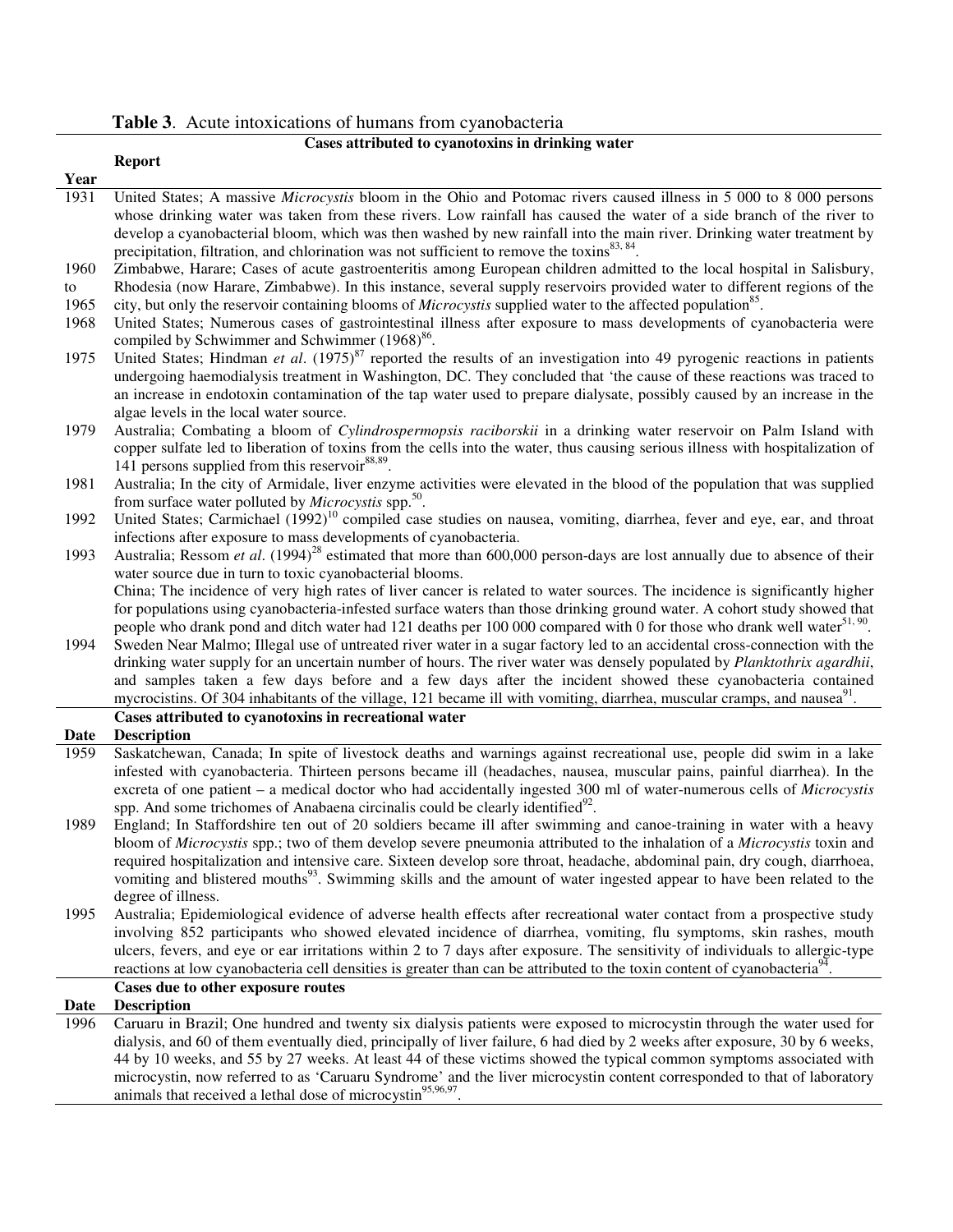There have been numerous attempts to refine the identification of strains by using amplified fragment length polymorphism markers<sup>58</sup>, and specific gene analysis. Examples include the use of PCR-based methods for amplification of the phycocyanin intergenic spacer (PC-IGS) between the  $\alpha$  and  $\beta$  subunits of the phycocyanin operon in environmental samples<sup>59</sup>, the 16S-23S rRNA internally transcribed spacer region<sup>60</sup> and the DNAdependent RNA polymerase (rpoCI) gene<sup>61</sup>. Although these molecular techniques have improved the accuracy of strain identification, they have not been able to distinguish toxigenic from nontoxigenic strains of the same species.

The biosynthetic pathway for production of *microcystin* has now been elucidated<sup>62</sup> and this has enabled the development of specific oligonucleotide primers for gene common to production of *microcystins* 62 . To better detect microcystin-producing cyanobacterial strains, Neilan *et al.*<sup>63</sup> and Nishizawa *et al.*<sup>64</sup> have developed genetic probes directed, respectively, to the *mcyB* gene and to adenylation domains

chromosome 62 . The insertional inactivation of microcystin peptide synthetase gene *mcyB* of a *Microcystis aeruginosa* strain (PCC 7806) resulted in loss of microcystin production, showing their involvement in microcystin synthesis. It was also observed by Dittmann *et al.* 65 that all isoforms of the cyclic heptapeptide were disrupted by inactivation of the microcystin synthetase gene sequence *mcyB*.

Recently, Oberholster<sup>66</sup> reported for the first time in South Africa, the use of microcystin molecular markers for the detection of toxic cyanobacteria, both in cultivated strains and environmental samples in Gauteng and the North West provinces. *Microcystis aeruginosa* and *Microcystis wessenbergii* strains from Rietvlei, Hartbeespoort and Roodeplaat Dams in Gauteng and the North west provinces were analyzed by polymerase chain reaction (PCR) with oligonucleotide primers for the *mcyB* gene of the operon that encodes a microcystin synthetase (Fig. 2). The presence of the gene *mcyB* in three of the four environmental strains indicates that the strains produce microcystin.



**Figure 2:** PCR fragments obtained after amplification of *Microcystis* strains with primer pairs specific for *mcyB*. Lanes 1-13 represents *Microcystis aeruginosa* strains, and lanes 14-17 represents *Microcystis wesenbergii*. M = Marker III (lambda DNA restricted with *Eco*RI and *HindIII*),  $1 = PCC7813$  (0.2  $\mu$ I DNA);  $2 = SAG1$  (0.2  $\mu$ I DNA);  $3 =$ CCAP1450/1 (0.2 µl DNA),  $4 =$  UV027 (0.2 µl DNA),  $5 =$  PCC7813 (0.4 µl DNA); 6 = PCC7813 (0.5 µl DNA); 7 = SAG1 (1 µl DNA),  $8 = SAG1$  (0.8 µl DNA);  $9 =$  water control;  $10 = UP01$  (0.2 µl DNA);  $11 = UP03$  (0.2 µl DNA); 12  $=$  UP03 (1 µl DNA); 13 = UP04 (1 µl DNA); 14 = UP02 (0.2 µl); 15 = UP02 (0.2 µl); 16 = UP02 (1 µl); 17 = UP02 (1  $\mu$ l); 18 = water control<sup>66</sup>. Bright band indicates 1860 bp

within the microcystin synthetase gene cluster. The *mcy* gene cluster contains 55kb of DNA encoding six large open reading frames, *mcyA-E* and -*G*, together with a further four small open reading frames *mcyF* and *H-J,* placed in the

By using the *mcyB* gene in PCR assays, applied directly to environmental samples provide a useful indicator that the analyzed strains have the genetic potential to produce microcystin. Although HPLC provides a direct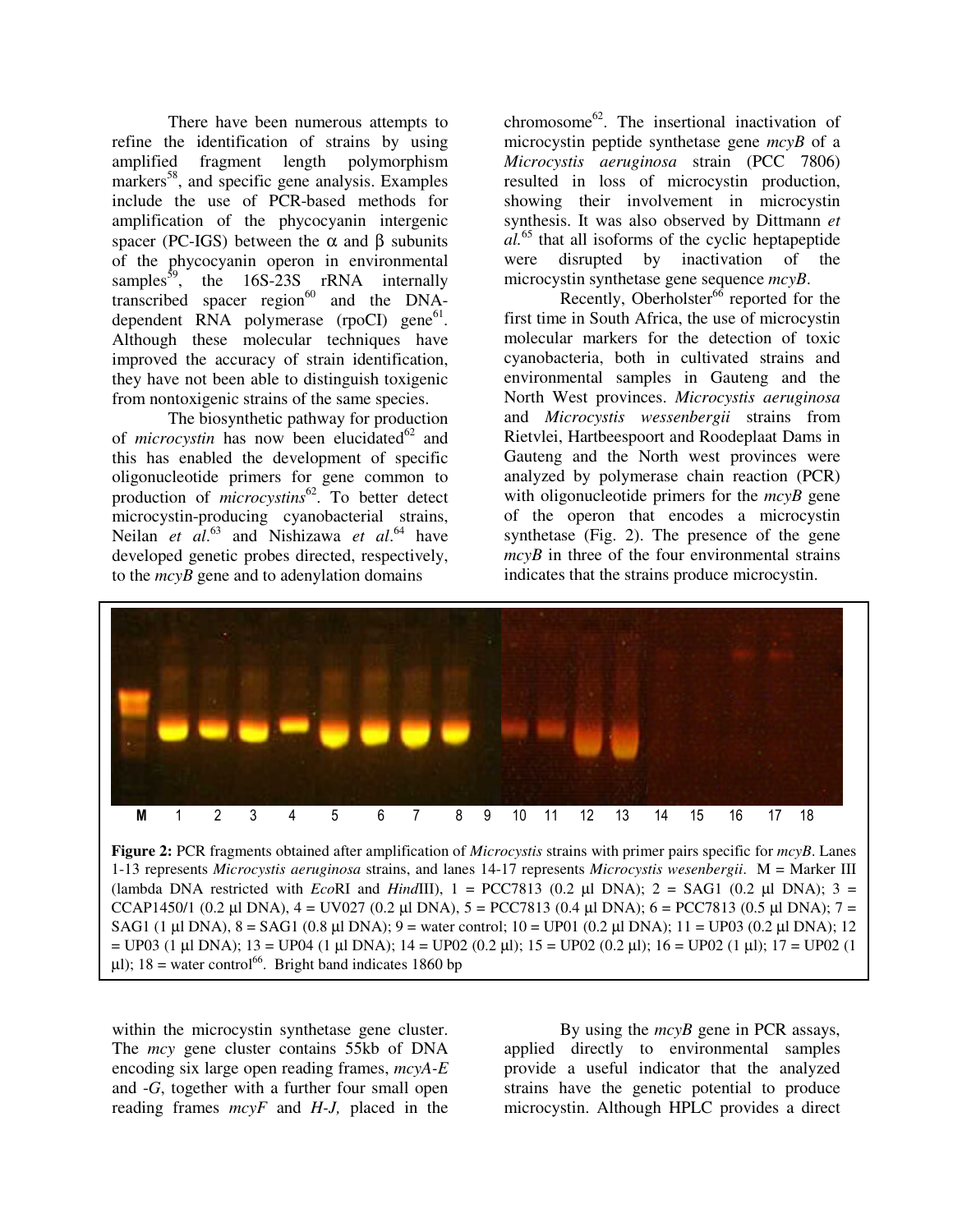measure of toxins present, it does require a large capital investment and considerable sample preparation. The PCR-based assays detect toxigenic cells rather than toxins and require little sample preparation and modest capital costs. Detection of toxic *Microcystis aeruginosa* strains through molecular markers microcystin may have great use-potential in routine analysis of aquatic ecosystems. Thus, it may make water monitoring more feasible and allow the early application of corrective action before cyanobacteria blooms start to die or disintegrate. The PCR-based assay is effective at a level of  $10$  cells  $ml^{-1}$  and can indicate a possible toxic bloom well before the cell count reaches the action alert at a cell density of 2 000 ml<sup>-1</sup>, as recommended by the Australian Drinking Water Guideline<sup>67</sup>, and a high alert level of  $20,000$  cell ml<sup>-1</sup>, where blooms may contain sufficient toxin to be of concern for human health<sup>68</sup>.

# **Acknowledgements**

The authors would like to express their gratitude to the Water Research Commission and the National Research Foundation of South Africa for their financial assistance.

# **REFERENCES**

- 1. **Noble, T. and Hemens, M. (1978)** Inland water ecosystems in South Africa-a review of reseach needs. South African National Scientific Programmes Report no 34. pp. 21-80.
- 2. **Meyer, C. M. (1987)** Contamination of water by the toxic blue-green alga *Microcystis aeruginosa*. *Suid-Afrikaanse Tydskrif vir Wetenskap*. **83:** 517-518.
- 3. **Oberholster, P. J., Botha, A-M. and Grobbelaar, J. U. (2004)** *Microcystis aeruginosa*: source of toxic microcystins in drinking water. *Afr. J. Biotech.* 3: 159- 168.
- 4. **Carmichael, W. W. (1994)** The toxins of cyanobacteria. *Scientific American* **11**: 64- 72.
- 5. **Sivonen, K. and Jones, G. (1999)** Cyanobacterial toxins, In: *Toxic Cyanobacteria in Water, a Guide of Their Public Health Consequences, Monitoring*

*and Management*. I. Chorus and J. Bartram (eds.), pp. 41-111. E &FN Spon, London.

- 6. **Tiovola, D. M., Goldman R. D., Garrod, D. R. and Eriksson, J. E. (1997)** Protein phosphatases maintain the organization and structural interactions of hepatic keratin intermediate filaments. *J. Cell Sci.* **100**: 23-33.
- 7. **Tereo, K., Ohmori, S., Igarashi, K., Ohtani, I., Harada, K-I., Ito, E. and Watanabe, M. (1994)** Electron microscopic studies on experimental poisoning in mice induced by cylindrospermopsin isolated from bluegreen alga *Umezakia natans*. *Toxicon.* **32:** 833-843.
- 8. **Falconer, I. R. (1998).** Algal toxins and human health. In: J.H. Rubec (ed). The handbook of environmental chemistry. 5 Part C. Quality and treatment of drinking water II. Springer-Verlag, Berlin. pp. 53- 82.
- 9. **Humpage, A. R., Fenech, M., Thomas, P. and Falconer, I. R.** (2000a) Micronucleus induction and chromosome loss in transformed human white cells indicate clastogenic and aneugenic action of the cyanobacterial toxin, cylindrospermopsin. *Mutation Research/DNA Repair* **472**: 155- 161.
- 10. **Carmichael, W.W. (1992)** Status Report on Planktonic Cyanobacteria (Blue Green Algae) and their Toxins. EPA/600/R-92/079. Cincinnati, Ohio; USEPA.
- 11. **Beasley, V. R., Haschek-Hock, W. M., Carmichael, W. W., Cook, W. D., Dahlem, A. M., Hooser, S. B., Lovell, R. A., Schaeffer, D. J., Thorn, P. M. and Valentine, W. M. (1990)** Pathophysiology and toxicokinetic studies of bleu-green algae intoxication in the swine model. Annual report to the U.S. Army Medical research and Development Command, Fort Detrick, Frederick, Maryland. 21702-5102:R.
- 12. **Runnegar, M. T., Jackson, A. R. B. and Falconer, I. R. (1988)** Toxicity to mice and sheep of a bloom of the Cyanobacterium (blue-green alga) *Anabaena circinalis. Toxicon* **26**: 599- 602.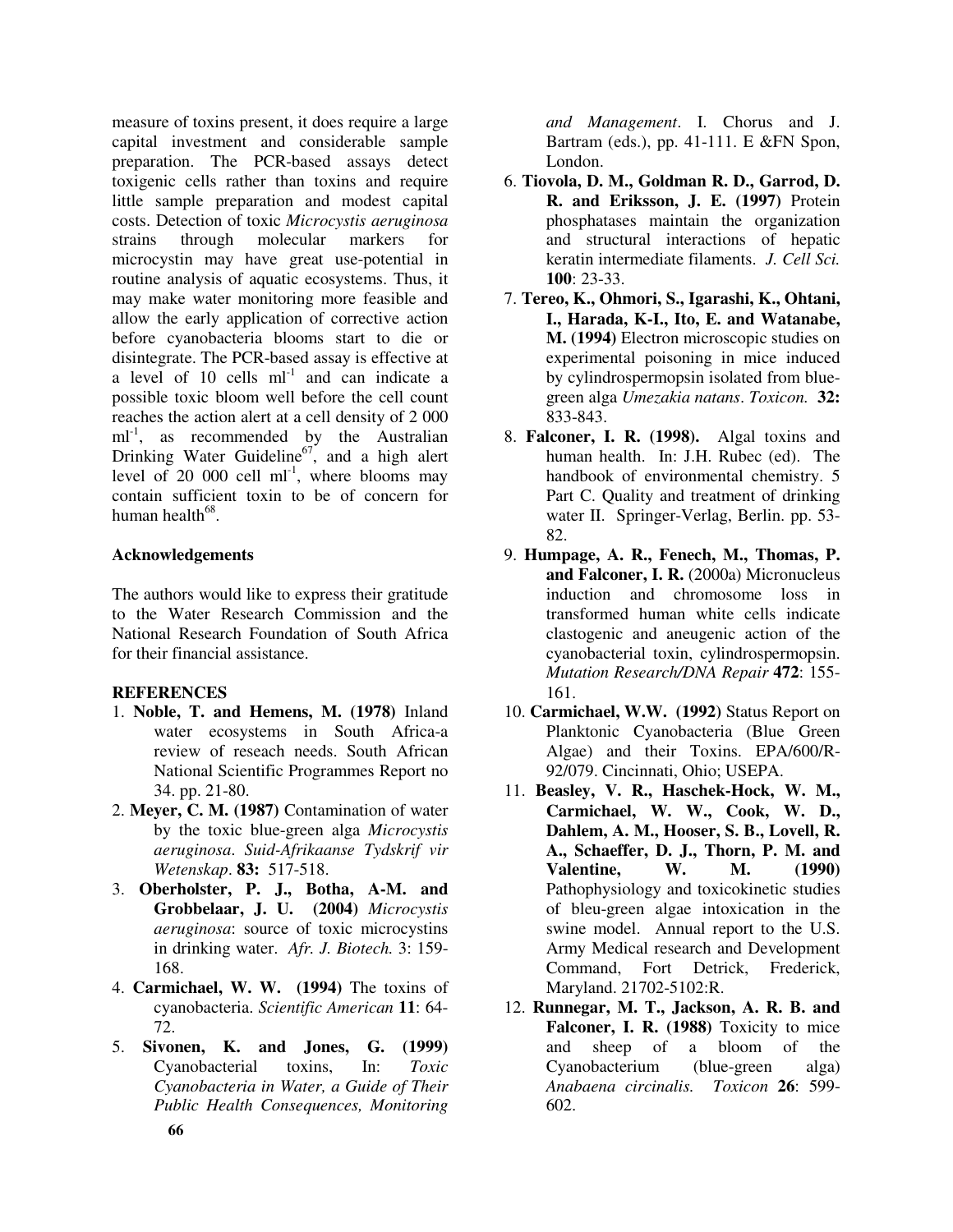- 13. **Osborne, N. J., Webb, P. M., Shaw, G. R. (2001)** The toxins of *Lyngbya majuscula* and their human and ecological health effects*. Environ. Int*. **27** : 381-392.
- 14. **Codd, G. A., Bell, S. G. and Brooks, W. P. (1989)** Cyanobacterial toxins in water. *Water Sci.Technol*. **21**: 1-13.
- 15. **Harding, W.R., Rowe, N., Wessels, J. C., Beattie, K. A. and Codd, G. A. (1995)** Death of a dog attributed to the cyanobacterial (blue-green algal) hepatotoxicosis nodularin in South Africa*. J.S. Afr. Vet. Assoc.* **66**: 256-259.
- 16. **Kellerman, T. S., Coetzer, J. A. W. and Naude, T. W. (1988)** Plant poisonings and mycotoxicoses of livestock in Southern Africa.  $(1<sup>st</sup> ed.)$ . Cape Town; Oxford University Press. pp. 49-52.
- 17. **Scott, W.E. (1989)** Occurrence and significance of toxic cyanobacteria in South Africa*. Water Sci. Technol.* **23**: 175- 180.
- 18. **Huber-Pestalozzi, G. (1929)** Das Plankton naturlicher und kunstlicher Seebecken Sudafrikas, Verh. Int. Ver. theor. angew. *Limnol*. **4**: 343-390.
- 19. **Nygaard, G. (1932)** Contributions to our knowledge of the freshwater algae of Africa 9. Freshwater algae and phytoplankton from the Transvaal. *Trans. R. Soc. S. Afr*. **20**: 101-148.
- 20. **Francis, G. (1878)** Poisonous Australian lake. *Nature* **18**: 11-12.
- 21. **Steyn, D.G. (1945)** Poisoning of animals and human beings by algae*. S. Afr. J. Sci*. **41**: 243-244
- 22. **McBarron, E. J. and May, V. (1966)** Poisoning of sheep in New South Wales by the blue-green alga *Anacystis cyanea* (Kuetz.) Dr. and Dail, *Aust. Vet. J*. **42:** 449-453.
- 23. **Carmichael, W. W. (2001)** Assessment of blue-green algal toxins in raw and finished drinking water. AWWA Research Foundation and American Water Works Association. ISBN 1-58321-076-8. 1-49
- 24. **Van Halderen, A., Harding, W. R., Wessels, J.C., Schneider, D. J., Heine, E. W. P., Van der Merwe, J. and Fourie, J. M. (1995)** Cyanobacterial (blue-green algae) poisoning of livestock

in the Western Cape Province of South Africa*. J. S.Afr.Vet.Assoc.* **56**: 49-51.

- 25. **Kellerman, T. S., Naude, T. W. and Fourie, N. (1996)** The distribution, diagnosis and estimated economic impact of plant poisonings and mycotoxicoses in South Africa. *Onderstepoort J. Vet. Res.* **63**: 65-90.
- 26. **Perakis, S.S. (1994)** 'Bentic Blue-green Algal recruitment in response to alum and environmental factors'. M.Sc. thesis, Univerity of Washington, Department of Civil Engeneering, Seattle, WA. interactions. *Hydrobiol.* 144: 183-192.
- 27. **Grobbelaar, J. U., Botes, E., Van den Heever, J. A., Botha, A-M. and Oberholster, P. J. (2004)** Toxin production by cyanobacteria. Scope and Dynamics of toxin produced by cyanophytes in the freshwaters of South Africa and the human and other users. WRC Report no. 1029/1/04. ISBN No: 1- 77005-191-0. pp. 1-9.
- 28. **Ressom, R., Soong, F. S., Fritzgerald, J., Turczynowicz, L., El Saadi, O., Roder, D., Maynard, T. and Falconer, L. R.** effects of toxic cyanobacteria (blue-green algae). National Health and Medical Research Council. Looking Glass Press, Australian Govt. Pub. Service, Canberra, Australia, ISBN 0-644-32908-4, pp. 108
- 29. **MacKintosh, C., Beattie, K. A., Klumpp, S., Cohen, P. and Codd, G. A. (1990)** Cyanobacterial microcystin-LR is a potent and specific inhitor of protein phosphatases 1 and 2 A from both mammals and higher plants. *FEBS Lett*. **264**: 187-192.
- 30. **Hoffmann, J. R. H. (1976)** Removal of *Microcystis* toxins in water purification processes. *Water S.A*. **2**: 58-60.
- 31. **James, H. and Fawell, J. (1991)** Detection and removal of cyanobacterial toxins from freshwaters. FR O211, Foundation for Water Research, Marlow.
- 32. **Rositano, J., Nicholson, B. (1994)** Water treatment techniques for the removal of cyanobacterial toxins from water, 2/94, Australian Centre for Water Quality.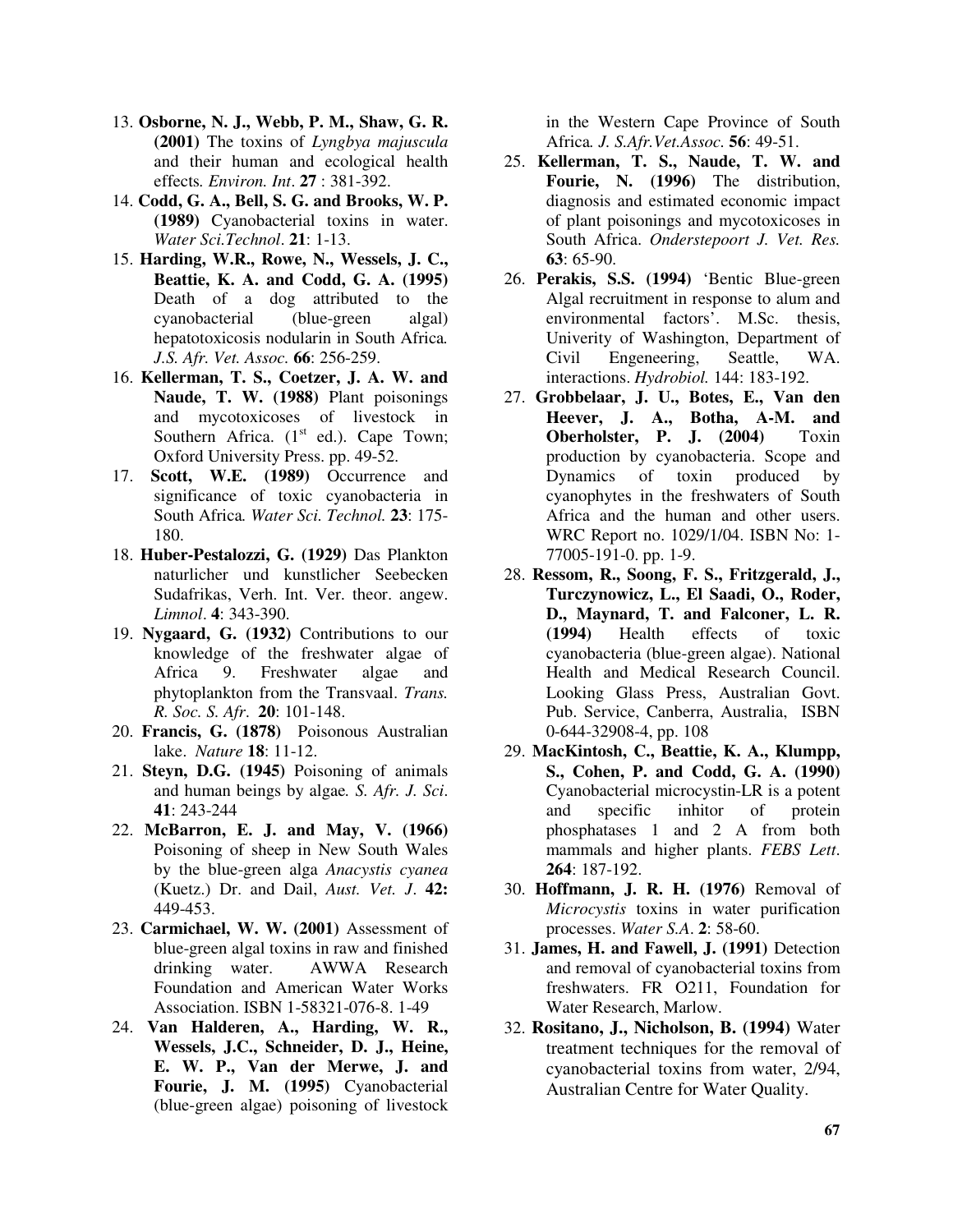- 33. **Velzeboer, R., Dirkas, M., Donati, C., Burch, M. and Steffensen, D. (1995)** Release of geosmin by *Anabaena circinalis* following treatment with aluminium sulphate*. Water Sci. Technol.* **31:** 187-194.
- 34. **Chow, C. W. K., Drikas, M., House, J., Burch, M. D. and Velzeboer, R. M. A. (1999)** The impact of conventional water treatment processes on cells of the cyanobacterium *Microcystis aeruginosa. Water Research* **33**: 3253-3262.
- 35. **Chow, C. W. K., House, J., Velzeboer, R. M. A., Dirkas, M., Burch, M. D. and Steffensen, D. A. (1998)** The effect of ferric chloride flocculation on cyanobacterial cells*. Water Res.* **32**: 808- 814.
- 36. **Pietsch, J., Bornmann, K., Schmidt, W. (2002)** Relevance of intra and extracellular cyanotoxins for drinking water treatment. Acta Hydrochimica et*. Hydrobiologica* **30**: 7-15.
- 37. **Hitzfeld, B. C., Hoeger, S. J. and Dietrich, D. R. (2000)** Cyanobacterial toxins, removal during drinking water treatment, and human risk assessment. *Environmental Health Perspectives* **108**: 113-122.
- 38. **Newcombe, G., Cook, D., Morrison, J. and Brooke, S. (2001)** Water treatment options for saxitoxins: oszonation or activated carbon adsorption. Fifth International Conference on Toxic Cyanobacteria, Noosa, Australia. p. 12
- 39. **Falconer, I. R. (1989)** Effects on human health of some toxic cyanobacteria (bluegreen algae) in reservoirs, lakes and rivers. *Toxicity Assessment* **4**: 175-184.
- 40. **Falconer, I. R. (1999)** An overview of problems caused by toxic blue-green algae (Cyanobacteria) in drinking and recreational water. *Environ. Toxicol.* **14**: 5-12.
- 41. **Lanaras, T., Tsittsamis, S., Chlichlia, C. and Cook, C. M. (1989)** Toxic cyanobacteria in Greek freshwaters. *J. Appl. Phycol*. **1**: 67-73.
- 42. **Vasconcelos, V. M. (1994)** Toxic cyanobacteria (blue-green algae) in

Portuguese fresh waters. *Arch. Hydrobiol*. **130**: 439-451.

- 43. **Vezie, C., Brient, L., Sivonen, K., Betru, G., Lefeuvre, J. C. and Salkinoja-Salonen, M. (1997)** Occurrence of microcystin containing cyanobacterial blooms in freshwaters of Brittany (France). *Arch*. *Hydrobiol*. **139**: 401-413.
- 44. **Yanni, Y. G. and Carmichael, W. W. (1998)** Screening of cyanobacteria isolated from soil, rice fields and water resources of Nile river delta for production of cyanotoxins. In: *Harmful Algae* B. Reguera, J. Blonco, M.L. Fernandez and T. Wyatt (eds.), pp. 493-494. Xunta de Galicia & Intergovernmental Oceanographic Commission (IOC) of UNESCO, Santiago de Compostela, Spain.
- 45. **Botha,, A-M. and Oberholster, P. J. (2004)** Using molecular markers for the detection of toxic cyanobacterial strains in Gauteng and North West provinces, ZA. WRC Report 1502/4, Department of Water Affairs and Forestry. pp. 14.
- 46. **MacKintosh, C. (1993)** 'Protein Phosphorylation' A Practical Approach. D.G.Hardie (ed.) pp. 1-197. Chapter 9. IRL Oxford .
- 47. **Barker, H.M., Craig, S. P., Spurr, N. K. and Cohen, P. T. W. (1993)** Sequence of human protein serine/threonine phosphatase 1-gamma and localization of the gene (PPP1CC) encoding it to chromosome bands 12q24.1-q24.2*. Biochim. Biophys. Acta* **1178**: 228-233.
- 48. **Hermansky, S. J., Stohs, S. J., Markin, R.S., Murray, W.J. (1990)** Hepatic lipid peroxidation sulfhydryl status, and toxicity of the blue-green algal toxin microcystin-LR in mice. *J. Toxicol. Environ. Hlth*. **31**: 71-91.
- 49. **Tustin, R. C., Van Rensburg, S. J. and Eloff, J. N. (1973)** Hepatic damage in the primate following ingestion with toxic algae. In: Proceedings of an International Liver Conference with Special Reference to Africa. S. Saunders and J. Terblanche (eds.), pp. 383-385. University of Cape Town, South Africa.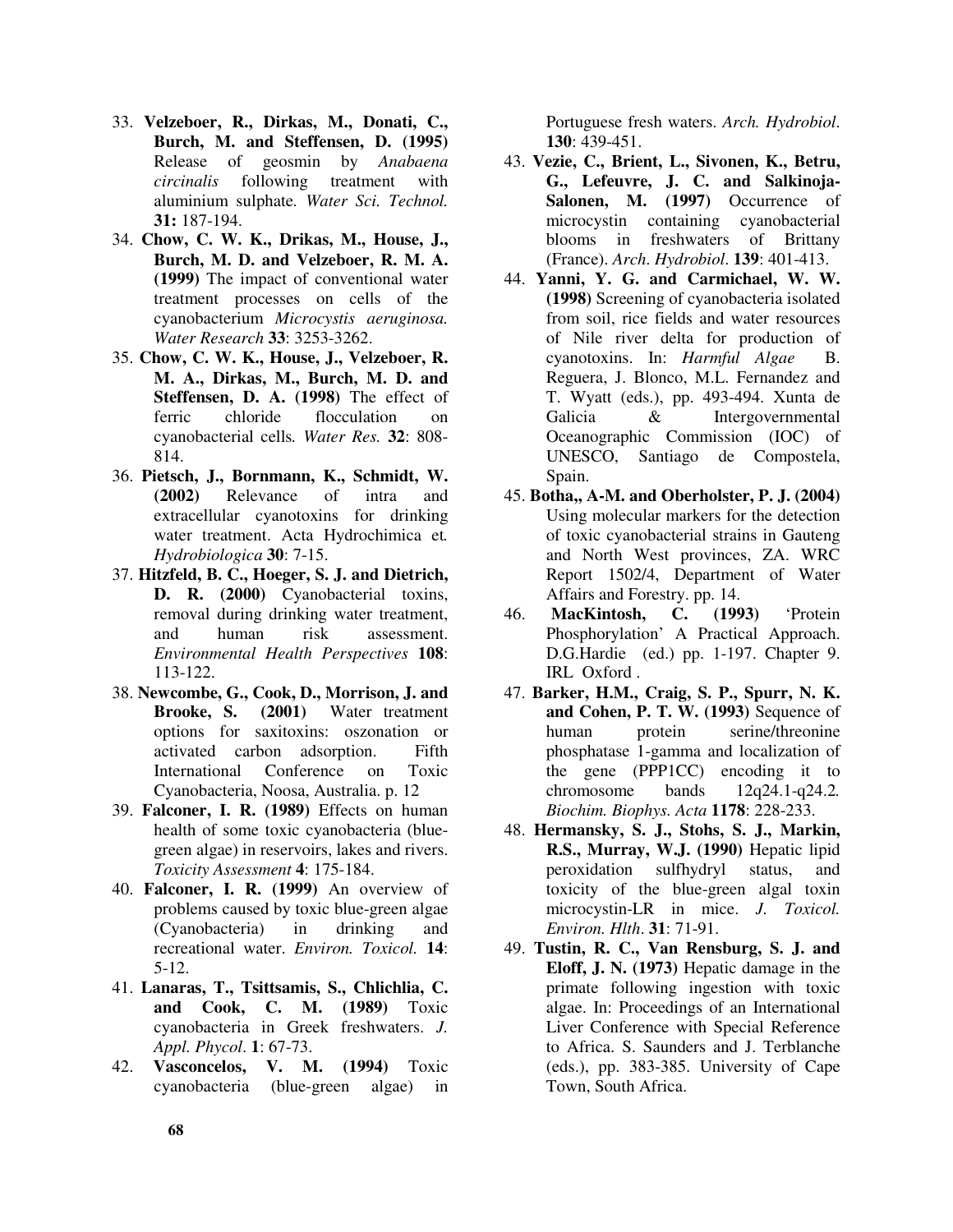- 50. **Falconer, I. R., Beresford, A. M. and Runnegar, M. T. C. (1983)** Evidence of liver damage by toxin from a bloom of the blue-green alga, *Microcystis aeruginosa Med. J. Aust*. **1** : 511-514
- 51. **Yu S-Z. (1995)** Primary Prevention of Hepatocellular Carcinoma. *J*. *Gastroenterol. Hepatol*. **10**: 674-682.
- 52. **Ueno, Y., Nagata, S., Tsutsumi, T., Hasegawa, A., Watanabe, M. F., Park, H. D., Chen, G. C., Chen, G. and Yu, S. Z. (1996)** Detection of microcystins, in blue-green alga, hepatotoxin in drinking water sampled in Haimen and Fusui, endemic areas of primary liver cancer in China, by highly sensitive immunoassay*. Carcinogenesis* **17**: 1317-1321.
- 53. **Zegura, B., Sedmak, B. and Filipic, M. (2002)** Microcystin-LR induces oxidative DNA damage in human hepatoma cell line HepG2*. Toxicon.* **41**: 41-48.
- 54. **Briand, J-F., Jacquet, S., Bernard, C., Humbert, J. F. (2003)** Health hazards for terrestrial vertebrates from toxic cyanobacteria in surface water ecosystems*. Vet. Res*. **34:** 361-377.
- 55. **Humpage, A.R., Hardy, S.J., Moore, E.J., Froscio, S.M. and Falconer, I.R. (2000b)** Microcystins (cyanobacterial toxins) in drinking water enhance the growth of aberrant crypt foci in the colon. *J. Toxicol. Environ*. *Hlth.* **61**: 101-111.
- 56. **Kondo, R., Yoshida, T., Yuki, Y. and Hiroishi, S. (2000)** DNA-DNA reassociation of a bloom-forming cyanobacterial genus *Microcystis. Int. J. Syst*. *Evol*. *Microbiol*. **50:** 767-770.
- 57. **Mei**β**ner, K., Dittmann, E. and Bormer, T. (1996)** Toxic and non-toxic strains of the cyanobacterium *Microcystis aeruginosa* contain sequences homologous to peptide synthetase genes. *FEMS Microbiol. Lett.* **135:** 295-303.
- 58. **Oberholster, P. J., Botha, A-M., Muller, K. and Cloete, T. E. (2005)** Assessment of the genetic diversity of geographically unrelated *Microcystis aeruginosa* strains using amplified fragment length polymorphisms (AFLPs). *Afr. J. Biotech*. **4:** 389-399.
- 59. **Baker, J.A., Neilan, B. A., Entsch, B. and McKay, D. B. (2001)** Identification of cyanobacteria and their toxigenicity in environmental samples by rapid molecular analysis*. Environ. Toxicol*. **16**: 472-482.
- 60. **Otsuka, S., Suda, S., Li, R., Watanabe, M., Oyaizu, H., Matsumoto, S. and Watanabe, M. M. (1999)** Phylogenetic relationships between toxic and non-toxic strains of the genus *Microcystis* based on 16S and 23S internal transcribed spacer sequence. *FEMS Micr Biol. Lett*. **172**: 15- 21.
- 61. **Fergusson, K. M. and Saint, C. P. (2000)** Molecular phulogeny of *Anabaena circinalis* and its identification in environmental samples by PCR. *Appl. Environ. Microbiol*. **66**: 4145-4148.
- 62. **Tillett, D., Parker, D. L. and B.A. Neilan (2001)** Detection of toxigenicity by a probe for the microcystin synthetase A gene (*mcy A*) of the cyanobacterial genus *Microcystis*; comparison of toxicities with 16S rRNA and phycocyanin operon (phycocyanin intergenic spacer) phylogenies*. Appl. Environ. Microbiol*. **67** : 2810-2818.
- 63. **Neilan, B.A., Dittmann, E., Rouhiainen, L., Bass, R.A., Schaub, V., Sivonen, K. and Borner, T. (1999)** Non-ribosomal peptide synthesis and toxigenicity of cyanobacteria*. J. Bacteriol*. **181**: 4089- 4097.
- 64. **Nishizawa, T., Asayama, K., Fujll, K., Harada, K. and Shirai, M. (1999)** Genetic analysis of the peptide synthetase gene for a cyclic heptapeptide microcystin in *Microcystis* spp*. J. Biochem*. **126:** 520- 529.
- 65. **Dittman, E., Neiland, B. A., Erhard, M., von Döhren, H. and Börner, T. (1997)** Insertional mutagenesis of a peptide synthetase gene that is responsible for hepatotoxin production in the cyanobacterium *Microcystis aeruginosa* PCC 7806. *Mol. Microbiol*. **26**: 779-787.
- 66. **Oberholster, P. J. (2004)** Assessing genetic diversity and identification of *Microcystis aeruginosa* strains through AFLP and PCR-RFLP analysis. M.Sc. Thesis, pp. 1- 114 University of the Free State, ZA.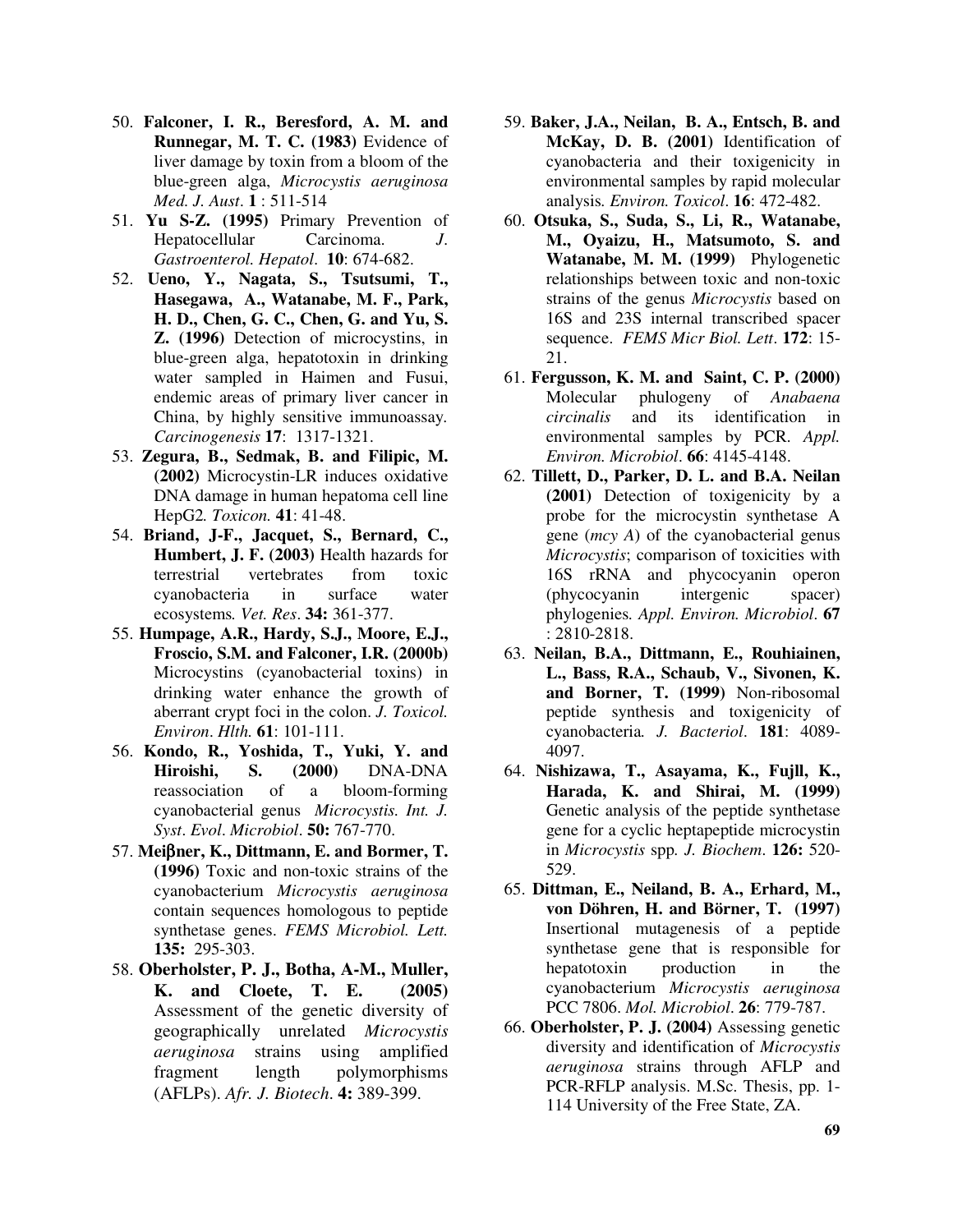- 67. **National Health and Medical Research Council/Agriculture and Resource Management Council of Australia and New Zealand. (1996)** Australian drinking water guidelines. National Health and Medical Research Council, and Agriculture and Resource Management Council of Australia and New Zealand, Canberra, Australia.
- 68. **Fitzgrald, D.J., Cunliffe, D.A. and Burch, M.D. (1999)** Development of health alerts for cyanobacteria and related toxins in drinking water in South Australia. *Environ. Toxicol*. **14**: 203-209.
- 69. **Bagchi, S.N. (1996)** Cyanobacterial toxins. *J. Sci. Ind. Res*. **55**: 715-727.
- 70. **Rhinehart, K.L., Namikoshi, M. and Choi, B.W. (1994)** Structure and biosynthesis of toxins from blue-green algae (cyanobacteria). *J. Am. Phycol.* **6**: 159- 176.
- 71. **Morohashi, A., Satake, M., Noaki, H., Kaspar, H.F., Oshima, Y. and Yasumoto, T. (1999)** Brevetoxin B4 isolated from greenshell mussels *Perna canaliculus*, the major toxin involved in neurotoxic shellfish poisoning in New Zealand. *Nat. Toxins* **7**: 45-48.
- 72. **Bagnis, R., Chanteau, S., Chungue, E., Hurtel, J., Yasumoto, T. and Inoue, A. (1980)** Origins of ciguatera fish poisoning: a new dinoflagellate, *Gambierdiscus toxicus* Adachi and Fukuyo, definitively involved as a causal agent. *Toxicon* **18**: 199-208.
- 73. **Ohtani, I., Moore, R. E. and Runnegar, M. T. C. (1992)** Cylindrospermopsin: A potent hepatotoxin from the blue-green alga *Cylindrospermopsis raciborskii. J. Am. Chem. Soc.* **114**: 7941-7942
- 74. **Steyn, D. G. (1943**) Piosoning of animals by algae on dams and pans. *Farming S. Afr*. **18**: 489
- 75. **Toerien, D. F., Scott, W. E. and Pitout, M. J. (1976)** *Microcystis* toxins, isolation, identification, implications*. Water S. Afr*. **2**: 160-162.
- 76. **Soll, M. D. and Williams, M. C. (1985)** Mortality of a white rhinoceros (*Ceratotherium simum*) suspected to be associated with the blue-green algae

*Microcystis aeruginosa*. *J. S.Afr.Vet.Assoc.* **56**: 49-51.

- 77. **Scott, W. E., Barlow, D. J. and Hauman, J. H. (1981)** Studies on the ecology, growth and physiology of toxic *Microcystis aeruginosa* in South Africa. In *The water environment. Algal toxins and health*. W.W. Carmichael (ed.), pp. 49-69. Plenum Press, New York.
- 78. **Theron, C.P. (1990a)** Kameelperdvrektes en die teenwoordigheid van *Microcystis* in Bloemhof Dam. DWAF-HRI Report N4/84/1.
- 79. **Theron, C.P. (1990b)** 'n Ondersoek na die voorkoms van *Microcystis* in Klipdrif Dam. Institute for Water Quality Studies Report N4/84/1. Department of Water
- 80. **Harding, W.R. (1997)** New regional emergence of cyanobacterial toxicosis. *Harmful Algae News* **16**: 12-13.
- 81. **Van Ginkel, C.E. and Hohls, B.C. (1999)** Toxic Algae in Erfenis and Allemanskraal Dams. Occasional report by the Institute for Water Quality Studies, Department of Water Affairs and Forestry. N/C400/03/DEQ/1999.
- 82. **Harding, W. R. and Paxton, B. R. (2001)** Cyanobacteria in South Africa: A review. WRC Report No, TT 153/O1.
- 83. **Tisdale, E. S. (1931)** Epidemic of intestinal disorders in Charleston, W.Va. occurring simultaneously with unprecedented water supply conditions*. Am. J. Pub. Hlth*. **21**: 198-200.
- 84. **Veldee, M. V. (1931)** An epidemiological study of suscepted water-born gastroenteritis*. Am. J. Publ. Health.* **21**: 1227-1235.
- 85. **Zilberg, B. (1966)** Gastroenteritis in Salisbury European children - a five-year study. *Cent*. *Afr. J. Med*. **12**: 164-168.
- 86. **Schwimmer, M. and Schwimmer, D. (1968)** Medical Aspects of Phycology. In *Algae, Man and the Environment*. D.F. Jackson (ed.), pp. 368-412 Syracuse, Syracuse University Press. New York.
- 87. **Hindman, S. H., Favero, M. S., Carson, L. A., Petersen, N. J., Schonberger, L. B. and Solano, J. T. (1975)** Pyrogenic Reactions during Haemodialysis caused

**70**